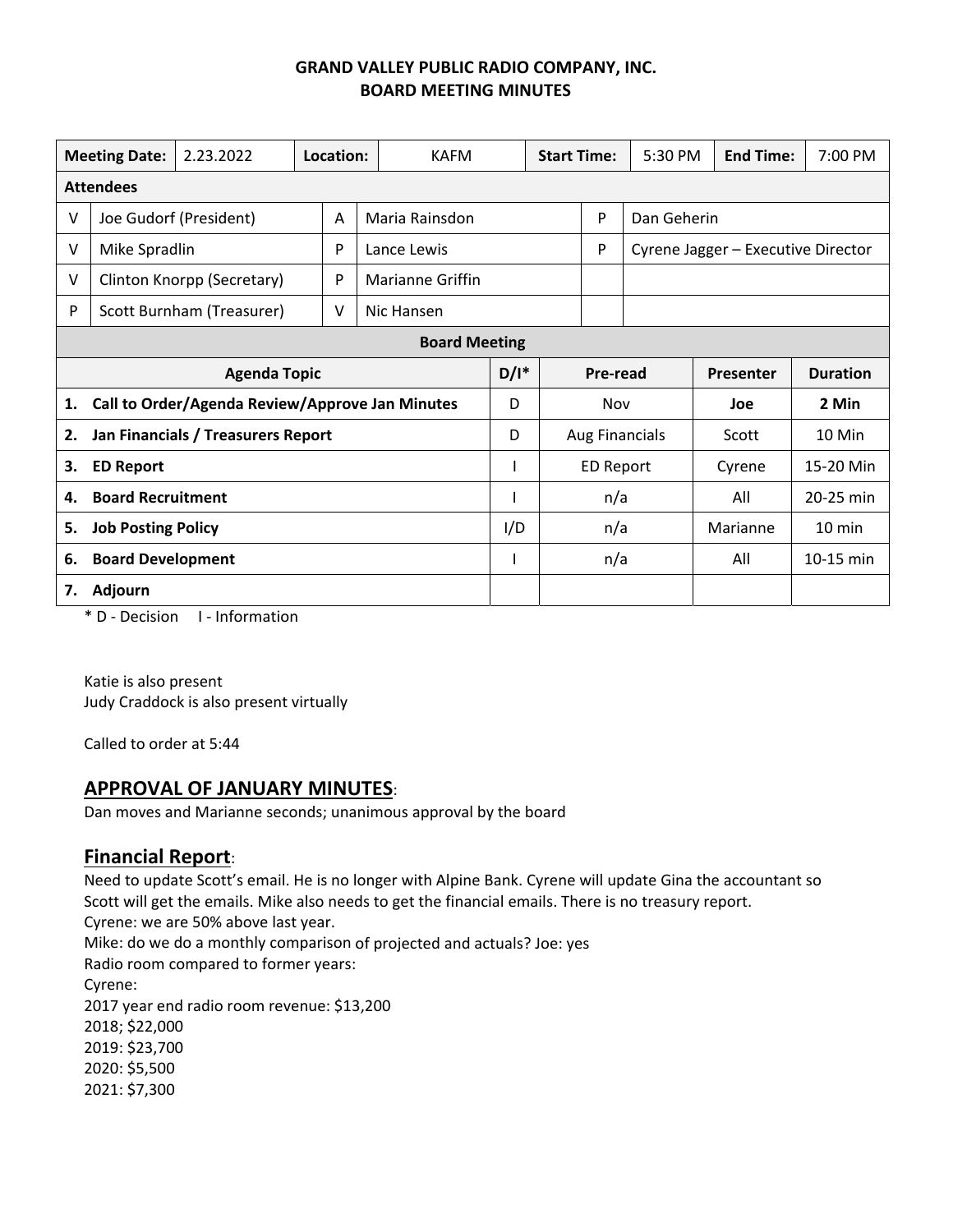## **GRAND VALLEY PUBLIC RADIO COMPANY, INC. BOARD MEETING MINUTES**

Currently Moors and McCumber is sold out and there are 6 other shows booked. We should be back to pre‐ 2020 levels.

Dan moves to approve financials Marianne seconds: unanimous approval by the board of the financials.

# **ED report by Cyrene**:

The search continues for offers for an audit accountant.

Discussion is held about the benefits of having a local firm or a regional firm.

The ability to trade some of that price would be nice.

June 15<sup>th</sup> would be the final deadline to hire someone.

Mike will ask around and get some recommendations. Gina has been and will continue to be consulted about the decision.

Joe: question on NPR collaboration. What is this?

Cyrene: we are paying for this and its in the budget. If we go to live sessions on the NPR website we have content that is labeled for KAFM. Joe: wanted to know where it was in the budget and also what financially we were getting out of this.

Cyrene: There is a page for KAFM on the live sessions website and we have an opportunity to introduce The people to the entire platform that are playing at the radio room.

https://livesessions.npr.org/happening/grand‐junction

Cyrene: it could potentially be a wash with underwriting from NPR for our contribution. And puts us on caliber with stations around the country.

Joe: why are we not using youtube for free to do the same thing?

Cyrene: the NPR endeavor will help with future endeavors and bring bigger artist to the table.

Marianne: believes that this will be a good thing and if we don't like it then we can readdress at the end of the contract which is a yearlong.

Joe: wants to make sure that this is tracked in the budget. Must have a line item or something that accounts for revenue and costs.

Cyrene will get with Gina about this and makes sure it is tracked.

Dan: believes that the NPR thing should have been discussed more with the board.

Cyrene: we discussed it and it was part of the budget.

Joe: also does not remember that being approved by the board.

Mike asks if there was minutes that reflect the discussion and if it is in the budget.

Clinton reads the minutes of the discussion that is noted in 10/27/21 notes;

Cyrene says that it is in the budget. There was approval by the board of the budget. It is a specific line and it is noted in programs and services.

Mike: an expenditure this big needs to be a specific line item moving forward.

\*NOTE: Email sent to board after meeting identified the following line item in the budget:

Please see line item 128 & 129: Programming Services: VuHaus Group noting that VuHaus is the company that oversees NPR Live Sessions.

#### **Fund Drive:**

Marianne asks about what the board can do to help with the fund drive:

Cyrene: there is a webinar that was sent out for us to attend and helping with restaurants that are involved would be great.

**Music and Mulligans:** there are still teams and sponsors being assembled to make this happen. Help is needed on sponsors and day of event.